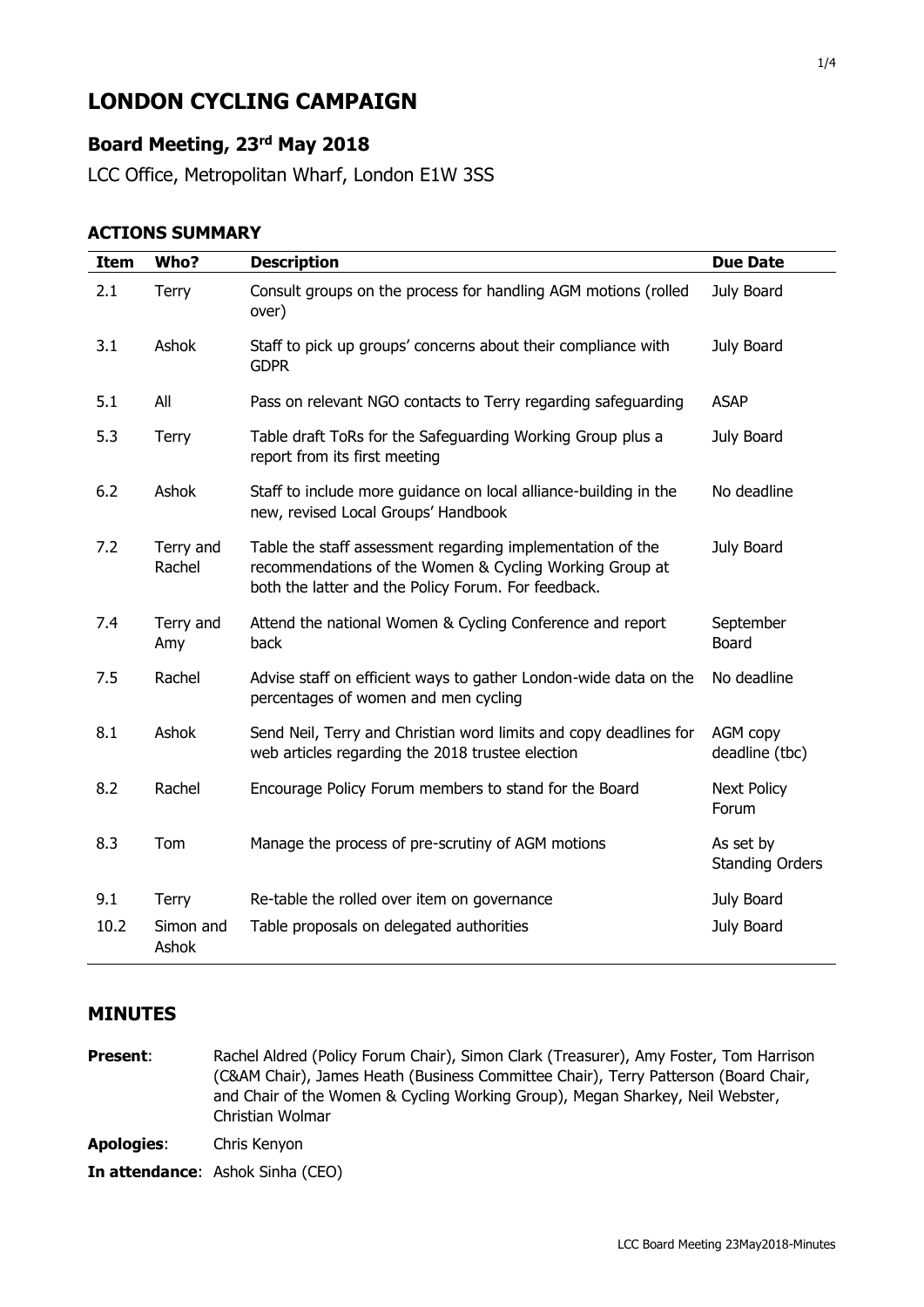## **1. Declaration of Interests**

1.1 No conflict of interests were reported.

#### **2. Minutes of the 23rd March Meeting** (Previously approved by email)

2.1 Item 10.2 (discussion at the Local Groups' Forum regarding the process for handling Emergency Motions to the AGM): not done. The Board affirmed that its preferred option was to make all such motions advisory to the Board, with appropriate mechanisms for taking the final decision and/or reporting back to the membership.

**Action**: Terry to conduct a consultation with groups by email.

2.2 Item 11.1: papers for noting were not listed and need to be added.

#### **3. Chair's Report**

3.1 The chair informed the Board that, as expressed at the recent Local Groups' Forum, a number of groups feel in need of more support to comply with GDPR.

**Action**: Ashok to convey this to the team for consideration.

- 3.2 The chair stated that she has been in correspondence with British Cycling and Cycling UK about safeguarding policies.
- 3.2 She also stated that she had been contacted by Stop Killing Cyclists, asking Ashok to handle the dialogue with them.

#### **4. Reports by Committee Chairs: for Noting**

- 4.1 The reports from the chairs of the Business Committee and Policy Forum were noted with thanks.
- 4.2 Tom informed the Board that the early May meeting of C&AM had been cancelled and replaced with a June meeting (to be scheduled).

#### **5. Safeguarding**

5.1 Terry said the liaison with other, similar organisations on how they approach safeguarding and what we may be able to learn is ongoing. She noted that direct comparisons are hard to find, as the organisations with the strongest relevant policies also work more directly with under-18s and adults at risk to a greater degree than LCC. She asked everyone to suggest any NGOs she could contact that more closely mirror LCC's characteristics.

Action: Everyone to pass on ideas and preferably contact names to Terry.

- 5.2 Terry particularly noted that we need to make sure clear and effective documented guidance is provided to groups, for example on managing led rides, and that safeguarding issues are properly reflected in the planned update of the Local Groups' Handbook.
- 5.3 Terry informed the Board that a number of activists with good, relevant expertise and experience in safeguarding matters had stepped forward to join the new Safeguarding Working Group, saying that this will have had its inaugural meeting (by email) by the time the Board next meets. The Board asked that Terry bring formal draft ToRs for the group to the next Board, as well as commentary from its first meeting.

**Action**: Terry to table draft ToRs and a commentary arising from the first meeting of the working group.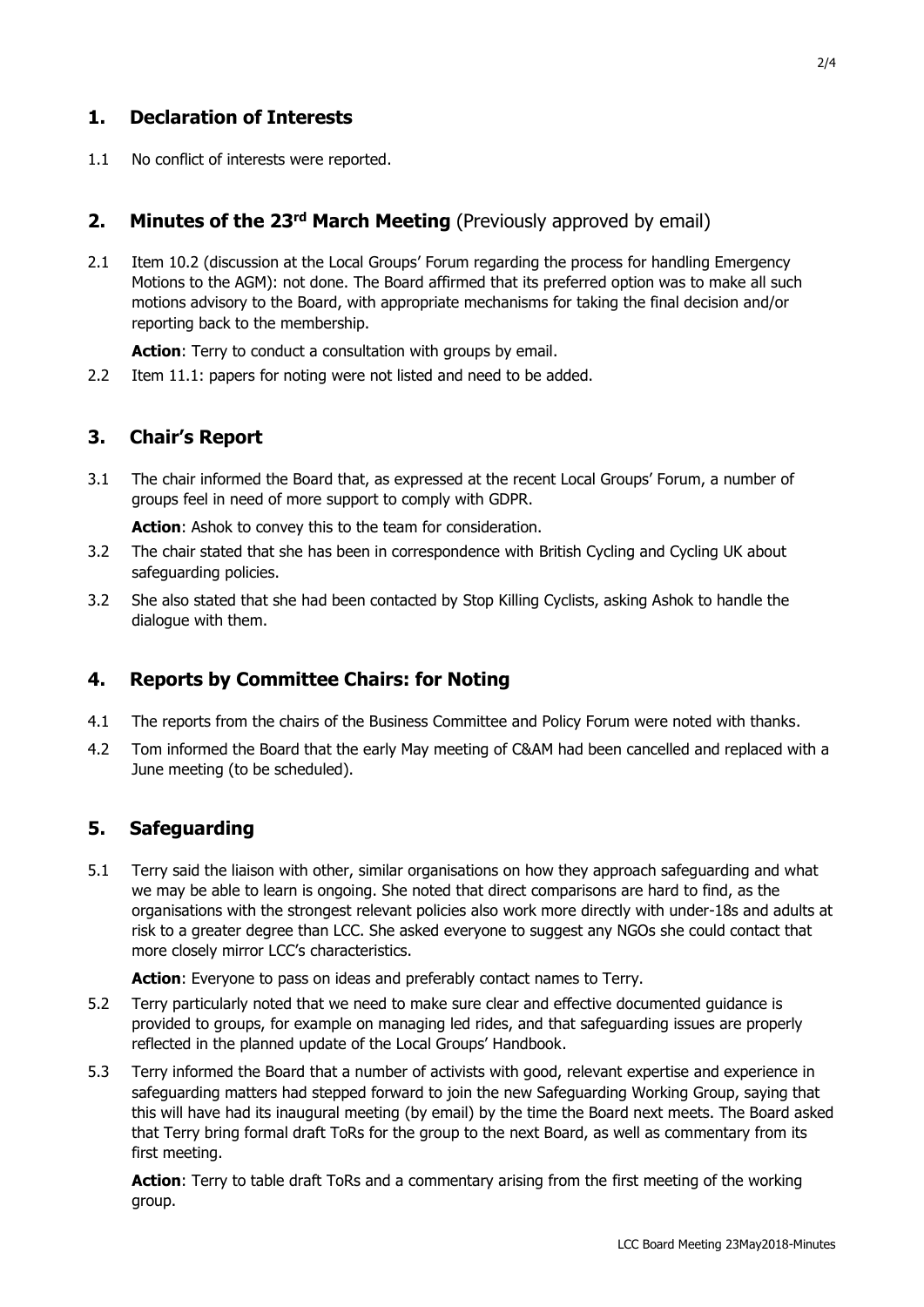## **6. My Liveable London (2018 Local Elections Campaign)**

- 6.1 Ashok referred to the analysis of how this campaign went, and of the current political situation, contained in the CEO and Campaigns Team sections of the Staff Report; he also referred to the meetings he has held or is due to hold with senior figures.
- 6.2 He summarised the follow-up actions due to be taken with our campaign partners, Living Streets, and thanked those local groups that had been enthusiastic in engaging borough-level party leaders. Terry expressed her pleasure at how well some LCC groups were doing in forming alliances.

**Action**: Ashok ask the team to include more guidance on forming local alliances to be included in the revised Local Groups' Handbook.

6.3 Ashok informed the Board that lessons from this campaign, as well as the analysis already made of the wider political/campaigning landscape and the environment for reaching/mobilising the public, will inform the our 2020 London Mayoral Election campaign. The groundwork for the latter will start in autumn 2018.

# **7. Women & Cycling Working Group**

- 7.1 Ashok summarised the staff's assessment of what should take priority in implementing the group's recommendations, taking a view on the weight of impact and extent of resources needed. He said that in essence staff can work on those recommendations that relate to the operations of the team/the centre; but, some advice and data gathering aside, the staff capacity needed to pursue those recommendations that relate to local group work would eat substantially into the effort needed to deliver existing campaigning priorities. He could not justify this. The Board noted the staff assessment.
- 7.2 Aware that some of the recommendations require actions to be taken by the working group which at present has no plans to reconvene – and by the Policy Forum, it was agreed that the staff assessment should be shared with those two bodies for feedback.

**Action**: Terry and Rachel to share the assessment with the working group and Policy Forum, feeding back their views to staff and the Board.

- 7.3 Ashok stated that in his experience organisational change to increase diversity, and to also make sure organisational policies and actions were more inclusive, is very dependent on strong "caucusing" within those organisations. Top down action by the Board and staff, whilst useful and context-setting, is probably not enough by itself.
- 7.4 Trustees noted the next national Women & Cycling Conference is due to be held in London on 20<sup>th</sup> September, agreeing that LCC should engage with it.

**Action**: Terry and Amy to reach out to the conference organisers, attend, and report back.

7.5 In relation to recommendation 1.4: Rachel said that gathering good London-wide data on the number of women and men cycling is actually easier than staff had thought and that she would offer advice on how to efficiently do this.

**Action**: Rachel to liaise with staff.

## **8. AGM & Board Elections**

8.1 Neil, Terry and Christian agreed to write short pieces for the website on why they stood for the Board, encouraging others to do so.

**Action**: Ashok to send word limits and deadlines.

8.2 The Board noted with regret that Rachel will not be seeking re-election to the Board, and that in particular this means that a new Policy Forum Chair will be definitely be needed from October.

**Action**: Rachel to encourage Policy Forum members to consider standing for the Board.